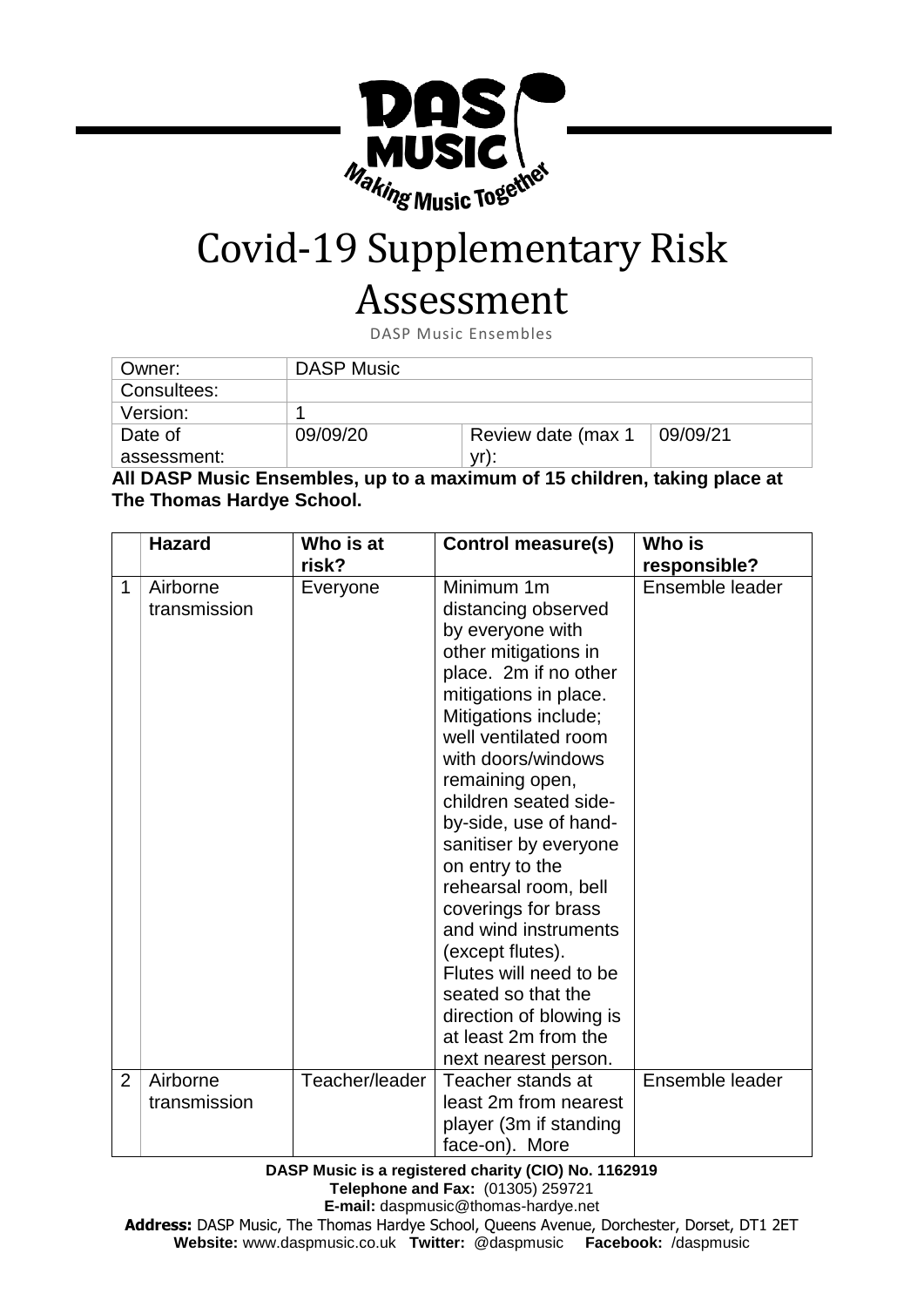

|   |                          |               | vulnerable people<br>may consider a mask                                                                                                                                                                                                                                                                                                                                                                            |                                         |
|---|--------------------------|---------------|---------------------------------------------------------------------------------------------------------------------------------------------------------------------------------------------------------------------------------------------------------------------------------------------------------------------------------------------------------------------------------------------------------------------|-----------------------------------------|
|   |                          |               | or screen.                                                                                                                                                                                                                                                                                                                                                                                                          |                                         |
| 3 | Airborne<br>Transmission | Everyone      | Rooms will be well<br>ventilated with<br>windows/doors<br>remaining open.                                                                                                                                                                                                                                                                                                                                           | Ensemble<br>leader/HT                   |
| 4 | Airborne<br>Transmission | Everyone      | Ensembles will run for<br>a maximum of 45<br>mins and the rooms<br>will be ventilated for<br>15 mins between<br>groups.                                                                                                                                                                                                                                                                                             | Ensemble<br>leader/HT                   |
| 5 | Airborne<br>Transmission | Everyone      | Students to wait<br>outside before their<br>ensemble starts<br>(maintaining social<br>distancing). Entry to<br>the school will be via<br>one of several doors<br>(a different door for<br>each concurrent<br>ensemble). Students<br>will be collected and<br>dismissed (socially<br>distanced) by the<br>ensemble leader. No<br>student must enter<br>the rehearsal room<br>without the ensemble<br>leader present. | Parents/ Ensemble<br>leader/HT/Students |
| 5 | Surface<br>transmission  | <b>Pupils</b> | Players must be one<br>to a stand.<br>Players are<br>responsible for their<br>own music.                                                                                                                                                                                                                                                                                                                            | Ensemble leader                         |
| 6 | Surface<br>transmission  | <b>Pupils</b> | <b>Shared instruments</b><br>(percussion,<br>keyboards) will need<br>to be cleaned with<br>appropriate wipes<br>beween players                                                                                                                                                                                                                                                                                      | Ensemble leader                         |

**DASP Music is a registered charity (CIO) No. 1162919 Telephone and Fax:** (01305) 259721 **E-mail:** daspmusic@thomas-hardye.net **Address:** DASP Music, The Thomas Hardye School, Queens Avenue, Dorchester, Dorset, DT1 2ET **Website:** [www.daspmusic.co.uk](http://www.daspmusic.co.uk/) **Twitter:** @daspmusic **Facebook:** /daspmusic